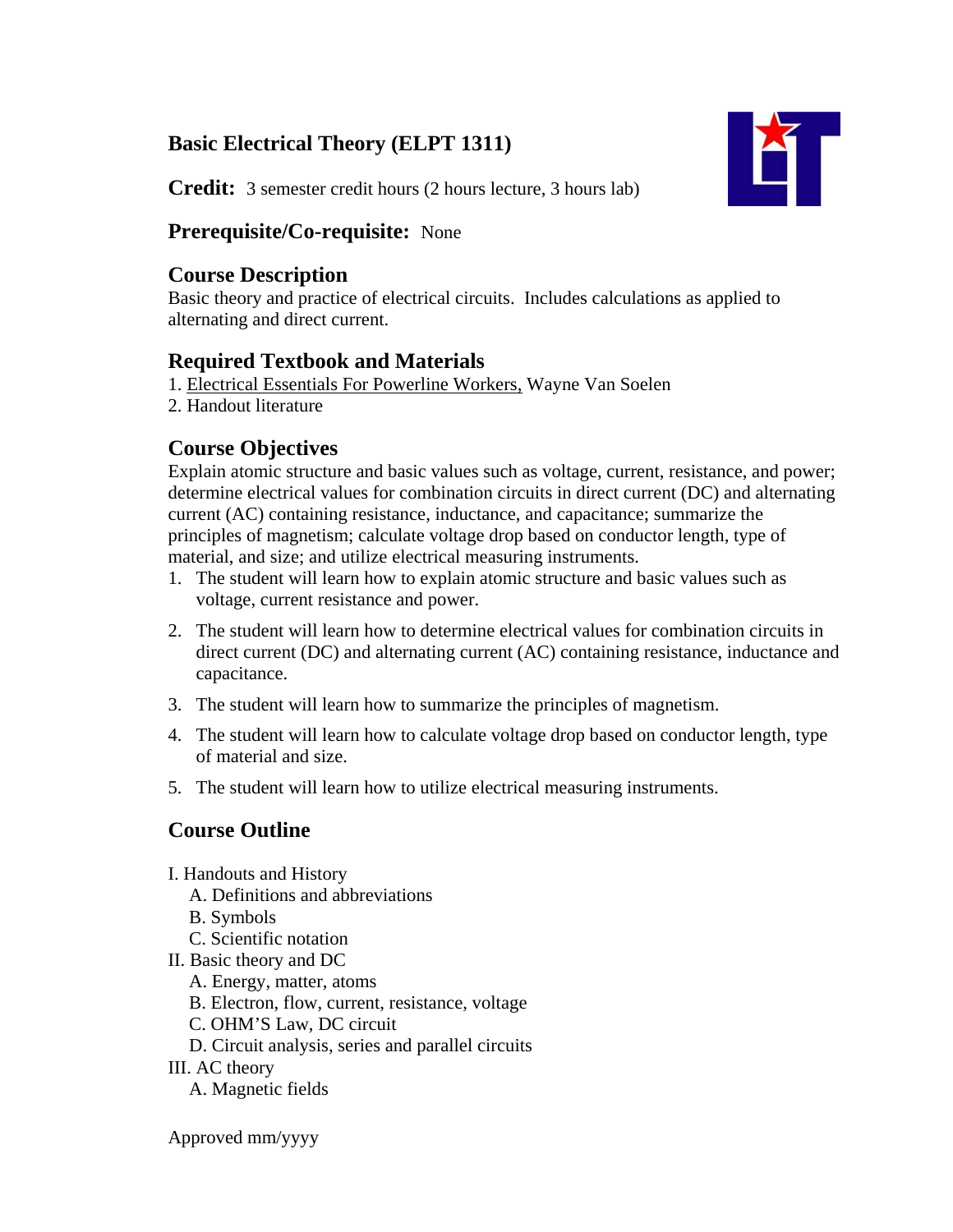- B. AC theory
- C. AC generation
- D. AC voltages, RMS, Peak, instantaneous, peak to peak
- E. AC reactance and power factor
- F. Single phase AC circuits
- IV. Three phase theory
	- A. Three phase power
	- B. Wye systems, wye voltage and current calculations
	- C. Delta systems, Delta voltage and current calculations

## **Grade Scale**

| $90 - 100$ | A |
|------------|---|
| $80 - 89$  | B |
| $70 - 79$  | C |
| $60 - 69$  | D |
| $0 - 59$   | F |

#### **Course Evaluation**

Final grades will be calculated according to the following criteria:

| <b>Activity</b>        | Percentage |
|------------------------|------------|
| Daily Grades           | 20%        |
| Exam $1 -$ Symbols     | 10%        |
| $Exam 2 - DC$          | 20%        |
| Exam $3 - AC$          | 20%        |
| Exam $4$ – Three Phase | 15%        |
| <b>Practical Exam</b>  | 15%        |
| <b>T</b> otal          | 100%       |

Grade points will be awarded in accordance with the college catalog. Assignments are due on the due date assigned. Late assignments are not accepted.

#### **Course Requirements**

- 1. Perform circuit analysis using ohm 's law and Kirchoff's laws
- 2. Explain the effects of and relationship between voltage, current, resistance, and power in electrical circuits.
- 3. Calculate single phase AC voltage and current values
- 4. Calculate power required for single phase AC loads
- 5. Perform proper voltage tests on single phase AC circuits
- 6. Calculate cost for individual AC loads
- 7. Calculate three phase wye and delta voltage and current values
	- 8. Perform proper voltage tests on three phase wye and delta systems
	- 9. Calculate power required for three phase loads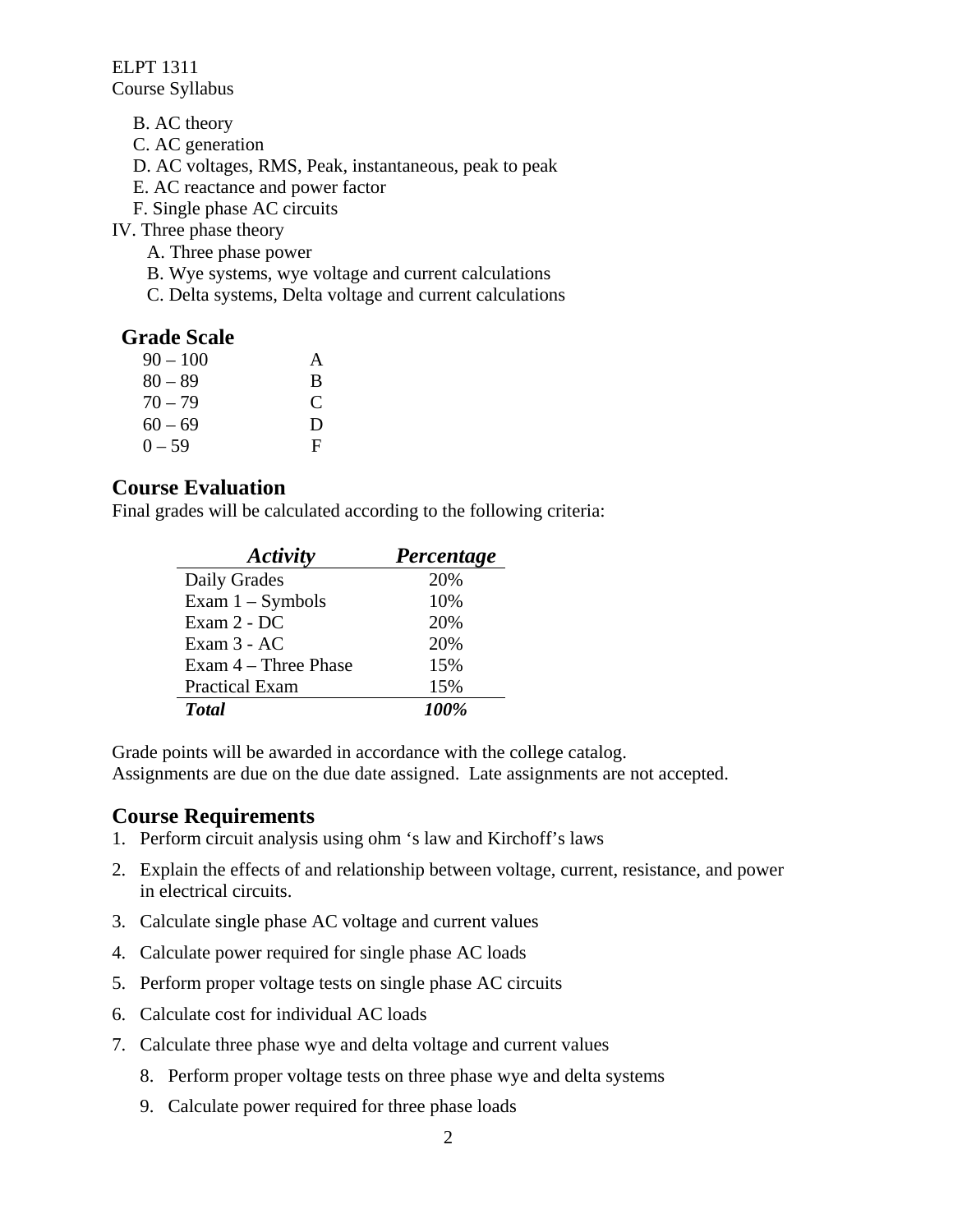## **Attendance Policy:**

- A. Class attendance is important to obtain the educational objectives of this course. Prospective employers may also review your attendance records. Regular attendance and being on time for classes will have a positive effect on your academics and employment opportunities.
- B. Two absences will result 1 letter grade drop, three absences drop 2 letter grades.
- C. **Four absences result in an F for the semester**.

## **Course Policies**

- 1. No food, drinks in class.
- 2. Daily lab grades cannot be made up.
- 3. No make ups for Lab tests.
- 4. Any written test retake has an 80 points as the maximum grade.
- 5. LIT is a tobacco free campus- no tobacco products allowed
- 6. Students must follow safety rules and procedures at all times. Failure to follow safety rules will require disciplinary action not limited to expulsion from LIT.
- 7. Students must have and wear **all required clothing including climbing boots at all times,** and have PPE and tools for participation in *class and Lab***.**
- 8. Students must follow safety rules and procedures at all times. Failure to follow safety rules will require disciplinary action not limited to expulsion from LIT.
- 9. Turn off all Cell Phones during class, lab and when on the field. Unauthorized cell phone use will result in a 0 for the daily grade.
- 10. Do not bring children to class.
- 11. Cheating of any kind will not be tolerated. Students caught cheating or helping someone to cheat can and will be removed from the class for the semester. Cheating can result from expulsion from LIT.
- 12. If you wish to drop a course, the student is responsible for initiating and completing the drop process. If you stop coming to class and fail to drop the course, you will earn an 'F' in the course.
- 13. Internet Usage
	- a. Classroom computers have access to the internet.
	- b. Student usage of the internet will be monitored.
	- c. Proper usage of the internet will be allowed. Used for classroom research or as directed.
	- d. Any unauthorized use of the internet will not be tolerated.
	- e. Improper usage of the internet, such as profanity, pornography, gambling, etc… will result in disciplinary action not limited to expulsion from LIT.

## **Disabilities Statement**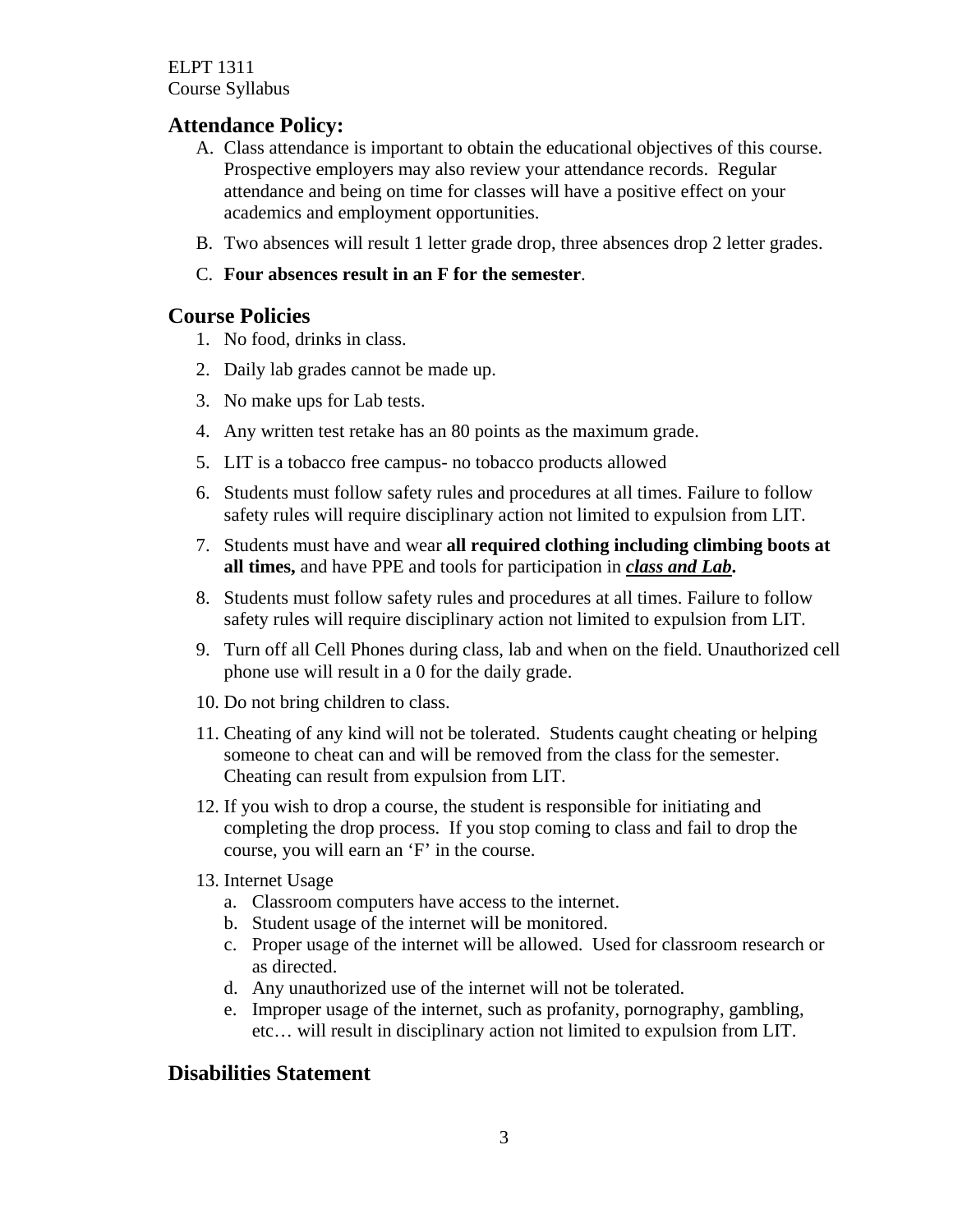The Americans with Disabilities Act of 1992 and Section 504 of the Rehabilitation Act of 1973 are federal anti-discrimination statutes that provide comprehensive civil rights for persons with disabilities. Among other things, these statutes require that all students with documented disabilities be guaranteed a learning environment that provides for reasonable accommodations for their disabilities. If you believe you have a disability requiring an accommodation, please contact the Special Populations Coordinator at (409) 880-1737 or visit the office in Student Services, Cecil Beeson Building.

# **Student Code of Conduct Statement**

It is the responsibility of all registered Lamar Institute of Technology students to access, read, understand and abide by all published policies, regulations, and procedures listed in the LIT Catalog and Student Handbook. The LIT Catalog and Student Handbook may be accessed at www.lit.edu or obtained in print upon request at the Student Services Office.

| Week           | <b>Topic</b>                       | <b>Reference</b> |
|----------------|------------------------------------|------------------|
|                | Course introduction and policies   | Handouts         |
|                | Lecture Electrical definitions and |                  |
|                | symbols                            |                  |
|                | Lab: X                             |                  |
| $\overline{2}$ | Power systems                      |                  |
|                | Lecture: Symbols Notation          |                  |
|                | Lab: Chapter exercises             |                  |
| 3/4            | <b>DC</b> Circuits                 | Chapter 2        |
|                | Lecture                            |                  |
|                | Lab: History and power systems     |                  |
|                | Circuit analysis                   |                  |
| 5/6            | <b>DC</b> Circuits                 | Chapter 2        |
|                | Lecture                            |                  |
|                | Lab: Circuit analysis              |                  |
| 7/8            | DC Circuits                        | Chapter 2        |
|                | Lecture                            |                  |
|                | Lab: Circuit analysis              |                  |
| 9/10           | <b>AC Circuits</b>                 | Chapter 3        |
|                | Lecture                            |                  |
|                | Lab: Circuit analysis Chapter      |                  |
|                | Exercises, AC power                |                  |
| 11/12          | <b>AC Circuits</b>                 | Chapter 3        |
|                | Lecture                            |                  |
|                | Lab: AC power, load calculations   |                  |
| 13/14          | Three Phase Power                  | Chapter 4        |
|                | Lecture                            |                  |
|                | Lab: Wye Systems                   |                  |
| 15/16          | <b>Three Phase Power</b>           | Chapter 4        |

# **Course Schedule**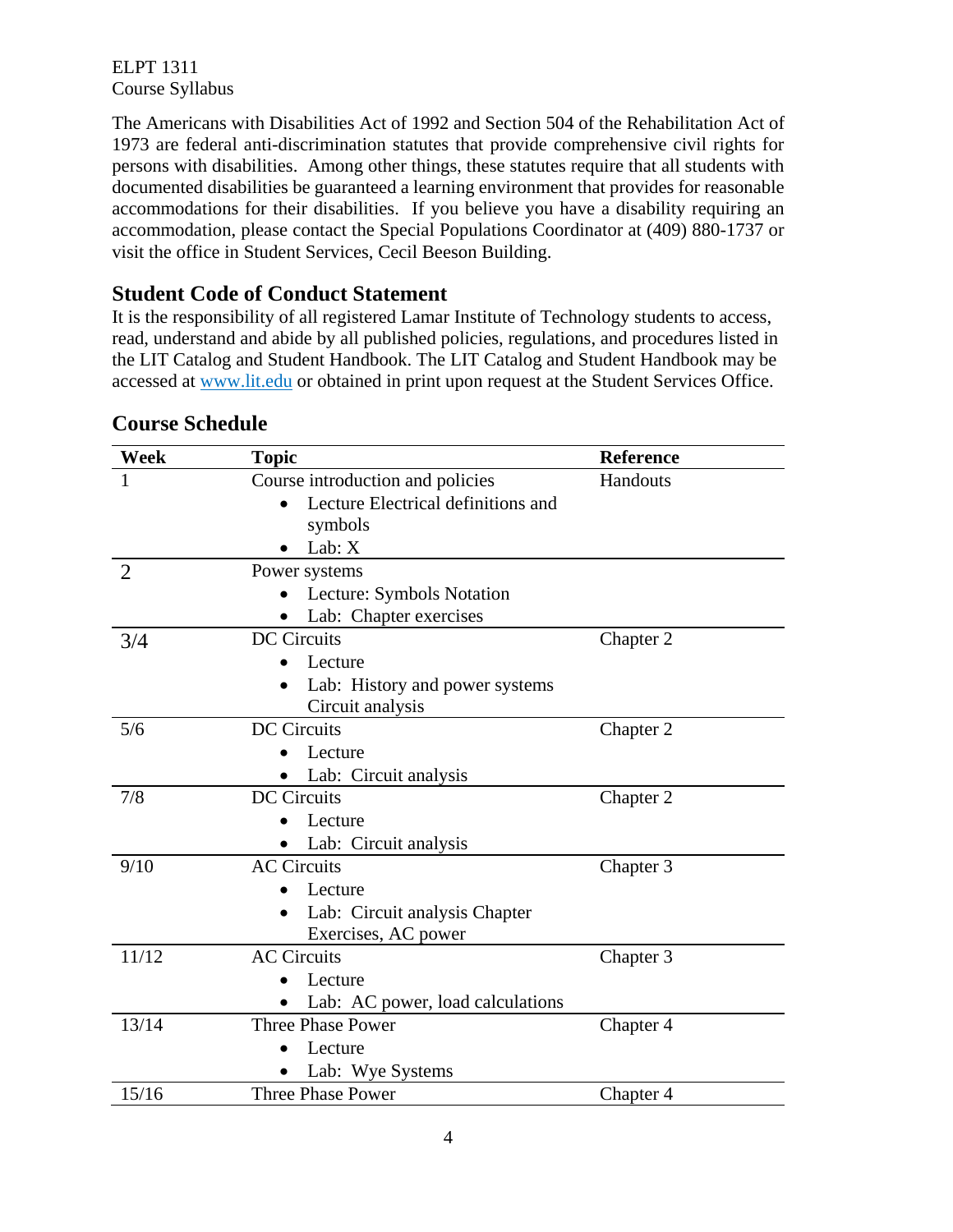- Lecture
- Lab: Delta and Wye Systems